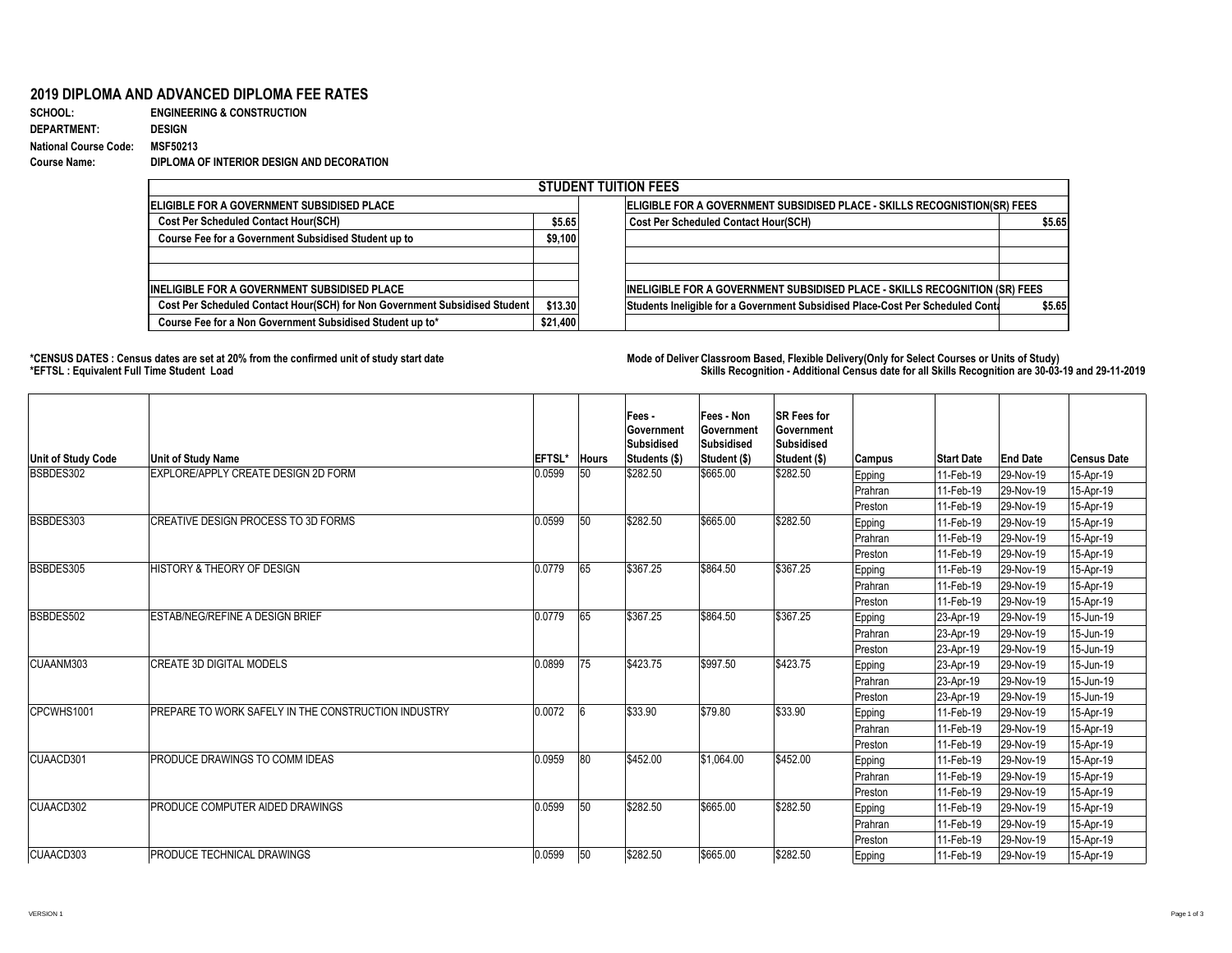| Unit of Study Code | <b>Unit of Study Name</b>                                                  | <b>EFTSL*</b>       | <b>Hours</b> | Fees -<br><b>Government</b><br>Subsidised<br><b>Students (\$)</b> | <b>Fees - Non</b><br><b>Government</b><br>Subsidised<br><b>Student (\$)</b> | <b>SR Fees for</b><br><b>Government</b><br>Subsidised<br><b>Student (\$)</b> | Campus <br>Prahran<br>Preston | <b>Start Date</b><br>11-Feb-19<br>11-Feb-19 | <b>End Date</b><br>$ 29-Nov-19 $<br>$ 29-Nov-19 $ | <b>Census Date</b><br>15-Apr-19<br>15-Apr-19 |
|--------------------|----------------------------------------------------------------------------|---------------------|--------------|-------------------------------------------------------------------|-----------------------------------------------------------------------------|------------------------------------------------------------------------------|-------------------------------|---------------------------------------------|---------------------------------------------------|----------------------------------------------|
| MSMENV272          | <b>PART IN ENVIR SUST WK PRACTICES</b>                                     | 0.0359              | 30           | \$169.50                                                          | \$399.00                                                                    | \$169.50                                                                     | Epping                        | $ 11$ -Feb-19                               | 29-Nov-19                                         | 15-Apr-19                                    |
|                    |                                                                            |                     |              |                                                                   |                                                                             |                                                                              | Prahran                       | 11-Feb-19                                   | 29-Nov-19                                         | 15-Apr-19                                    |
|                    |                                                                            |                     |              |                                                                   |                                                                             |                                                                              | Preston                       | 11-Feb-19                                   | 29-Nov-19                                         | 15-Apr-19                                    |
| MSFID4001          | RSCH/ANALYSE/APPLY COLR INTER SPACE                                        | 0.0959              | 80           | \$452.00                                                          | \$1,064.00                                                                  | \$452.00                                                                     | Epping                        | $ 11$ -Feb-19                               | $ 29-Nov-19 $                                     | 15-Apr-19                                    |
|                    |                                                                            |                     |              |                                                                   |                                                                             |                                                                              | Prahran                       | $ 11$ -Feb-19                               | 29-Nov-19                                         | 15-Apr-19                                    |
|                    |                                                                            |                     |              |                                                                   |                                                                             |                                                                              | Preston                       | 11-Feb-19                                   | $ 29-Nov-19 $                                     | 15-Apr-19                                    |
| MSFID4002          | <b>DECORATE RESIDENTIAL INTERIORS</b>                                      | 0.0959              | 80           | \$452.00                                                          | \$1,064.00                                                                  | \$452.00                                                                     | Epping                        | 11-Feb-19                                   | 29-Nov-19                                         | 15-Apr-19                                    |
|                    |                                                                            |                     |              |                                                                   |                                                                             |                                                                              | Prahran                       | $ 11-Feb-19 $                               | $ 29-Nov-19 $                                     | 15-Apr-19                                    |
|                    |                                                                            |                     |              |                                                                   |                                                                             |                                                                              | Preston                       | 11-Feb-19                                   | 29-Nov-19                                         | 15-Apr-19                                    |
| MSFID4004          | <b>RSCH/RECOMM FURN &amp; ACCESSORIES</b>                                  | 0.0431              | 36           | \$203.40                                                          | \$478.80                                                                    | \$203.40                                                                     |                               |                                             |                                                   |                                              |
|                    |                                                                            |                     |              |                                                                   |                                                                             |                                                                              | Epping                        | $ 11$ -Feb-19                               | 29-Nov-19                                         | 15-Apr-19                                    |
|                    |                                                                            |                     |              |                                                                   |                                                                             |                                                                              | Prahran                       | 11-Feb-19                                   | 29-Nov-19                                         | 15-Apr-19                                    |
| MSFID4005          | <b>RSCH/RECOMM SOFT FURN'S FOR INTER'S</b>                                 | 0.0599              | 50           | \$282.50                                                          | \$665.00                                                                    | \$282.50                                                                     | Preston                       | $ 11-Feb-19 $                               | 29-Nov-19                                         | 15-Apr-19                                    |
|                    |                                                                            |                     |              |                                                                   |                                                                             |                                                                              | Epping                        | $11-Feb-19$                                 | $ 29-Nov-19 $                                     | 15-Apr-19                                    |
|                    |                                                                            |                     |              |                                                                   |                                                                             |                                                                              | Prahran                       | 11-Feb-19                                   | 29-Nov-19                                         | 15-Apr-19                                    |
| MSFID4006          | <b>RSCH/RECOMM HARD MAT'S/FIN INTERORS</b>                                 | 0.0647              |              | \$305.10                                                          | \$718.20                                                                    | \$305.10                                                                     | Preston                       | 11-Feb-19                                   | 29-Nov-19                                         | 15-Apr-19                                    |
|                    |                                                                            |                     | 54           |                                                                   |                                                                             |                                                                              | Epping                        | 11-Feb-19                                   | $ 29-Nov-19 $                                     | 15-Apr-19                                    |
|                    |                                                                            |                     |              |                                                                   |                                                                             |                                                                              | Prahran                       | $ 11-Feb-19 $                               | $ 29-Nov-19 $                                     | 15-Apr-19                                    |
|                    |                                                                            |                     | 54           | \$305.10                                                          | \$718.20                                                                    |                                                                              | Preston                       | 11-Feb-19                                   | $ 29-Nov-19 $                                     | 15-Apr-19                                    |
| MSFID4007          | <b>IDFY MATS/CONSTR TECH'S/METHODS</b>                                     | 0.0647              |              |                                                                   |                                                                             | \$305.10                                                                     | Epping                        | 11-Feb-19                                   | 29-Nov-19                                         | 15-Apr-19                                    |
|                    |                                                                            |                     |              |                                                                   |                                                                             |                                                                              | Prahran                       | 11-Feb-19                                   | $ 29-Nov-19 $                                     | 15-Apr-19                                    |
| MSFID4008          | <b>ASSESS INTER LGHTS/RECOMM FITTINGS</b>                                  | 0.0431              | 36           | \$203.40                                                          | \$478.80                                                                    | \$203.40                                                                     | Preston                       | 11-Feb-19                                   | $ 29-Nov-19 $                                     | 15-Apr-19                                    |
|                    |                                                                            |                     |              |                                                                   |                                                                             |                                                                              | Epping                        | 11-Feb-19                                   | $ 29-Nov-19 $                                     | 15-Apr-19                                    |
|                    |                                                                            |                     |              |                                                                   |                                                                             |                                                                              | Prahran                       | 11-Feb-19                                   | $ 29-Nov-19 $                                     | 15-Apr-19                                    |
| MSFID4011          | DETERM WHS IMPLIC INTER EFFECTS<br><b>EVALUATE SITE FOR A DESIGN BRIEF</b> |                     | 10           | \$56.50<br>\$226.00                                               | \$133.00<br>\$532.00                                                        | \$56.50<br>\$226.00                                                          | Preston                       | 11-Feb-19                                   | $ 29-Nov-19 $                                     | 15-Apr-19                                    |
|                    |                                                                            | 0.0120              |              |                                                                   |                                                                             |                                                                              | Epping                        | 11-Feb-19                                   | $ 29-Nov-19 $                                     | 15-Apr-19                                    |
|                    |                                                                            |                     |              |                                                                   |                                                                             |                                                                              | Prahran                       | $ 11 - \text{Feb} - 19 $                    | $ 29-Nov-19 $                                     | 15-Apr-19                                    |
|                    |                                                                            |                     |              |                                                                   |                                                                             |                                                                              | <b>Preston</b>                | 11-Feb-19                                   | $ 29-Nov-19 $                                     | 15-Apr-19                                    |
| MSFID5003          |                                                                            | 0.0479              | 40           |                                                                   |                                                                             |                                                                              | Epping                        | $ 23 - Apr-19 $                             | $ 29-Nov-19 $                                     | $15$ -Jun-19                                 |
|                    |                                                                            |                     |              |                                                                   |                                                                             |                                                                              | Prahran                       | $ 23 - Apr-19 $                             | $ 29-Nov-19 $                                     | $15$ -Jun-19                                 |
|                    |                                                                            |                     |              |                                                                   |                                                                             |                                                                              | Preston                       | 23-Apr-19                                   | 29-Nov-19                                         | 15-Jun-19                                    |
| MSEID5014          | CAD APP'S-MODELS/DOC FOR INTERIORS                                         | $\boxed{0.0959}$ 80 |              | \$452.00                                                          | $\sqrt{$1,064.00}$                                                          | \$452.00                                                                     | Epping                        | $ 23 - Apr-19 $                             | 29-Nov-19                                         | 15-Jun-19                                    |
|                    |                                                                            |                     |              |                                                                   |                                                                             |                                                                              | Prahran                       | $ 23 - Apr-19 $                             | 29-Nov-19                                         | $15$ -Jun-19                                 |
|                    |                                                                            |                     |              |                                                                   |                                                                             |                                                                              | Preston                       | $ 23 - Apr-19 $                             | 29-Nov-19                                         | $15$ -Jun-19                                 |
| CUAIND402          | <b>PROVIDE FREELANCE SERVICES</b>                                          | 0.0359              | 30           | \$169.50                                                          | \$399.00                                                                    | \$169.50                                                                     | Epping                        | 11-Feb-19                                   | 29-Nov-19                                         | 15-Apr-19                                    |
|                    |                                                                            |                     |              |                                                                   |                                                                             |                                                                              | Prahran                       | 11-Feb-19                                   | $ 29-Nov-19 $                                     | 15-Apr-19                                    |
|                    | PREPARE A MATERIALS BOARD FOR CLIENT PRESENTATION                          |                     | 20           |                                                                   | \$266.00                                                                    |                                                                              | Preston                       | 11-Feb-19                                   | 29-Nov-19                                         | 15-Apr-19                                    |
| MSFID4003          |                                                                            | 0.0240              |              | \$113.00                                                          |                                                                             | \$113.00                                                                     | Epping                        | 11-Feb-19                                   | $ 29-Nov-19 $                                     | 15-Apr-19                                    |
|                    |                                                                            |                     |              |                                                                   |                                                                             |                                                                              | Prahran                       | 11-Feb-19                                   | $ 29-Nov-19 $                                     | 15-Apr-19                                    |
|                    |                                                                            |                     |              |                                                                   |                                                                             |                                                                              | Preston                       | 11-Feb-19                                   | $ 29-Nov-19 $                                     | 15-Apr-19                                    |
| MSFID5002          | DEVELOP A DECORATION PROPOSAL FOR A COMPLEX SITE                           | 0.1294              | 108          | \$610.20                                                          | \$1,436.40                                                                  | \$610.20                                                                     | Epping                        | $ 23 - Apr-19 $                             | $ 29-Nov-19 $                                     | 15-Jun-19                                    |
|                    |                                                                            |                     |              |                                                                   |                                                                             |                                                                              | Prahran                       | $ 23 - Apr-19 $                             | $ 29-Nov-19 $                                     | 15-Jun-19                                    |
|                    |                                                                            |                     |              |                                                                   |                                                                             |                                                                              | Preston                       | $ 23 - Apr-19 $                             | $ 29-Nov-19 $                                     | 15-Jun-19                                    |